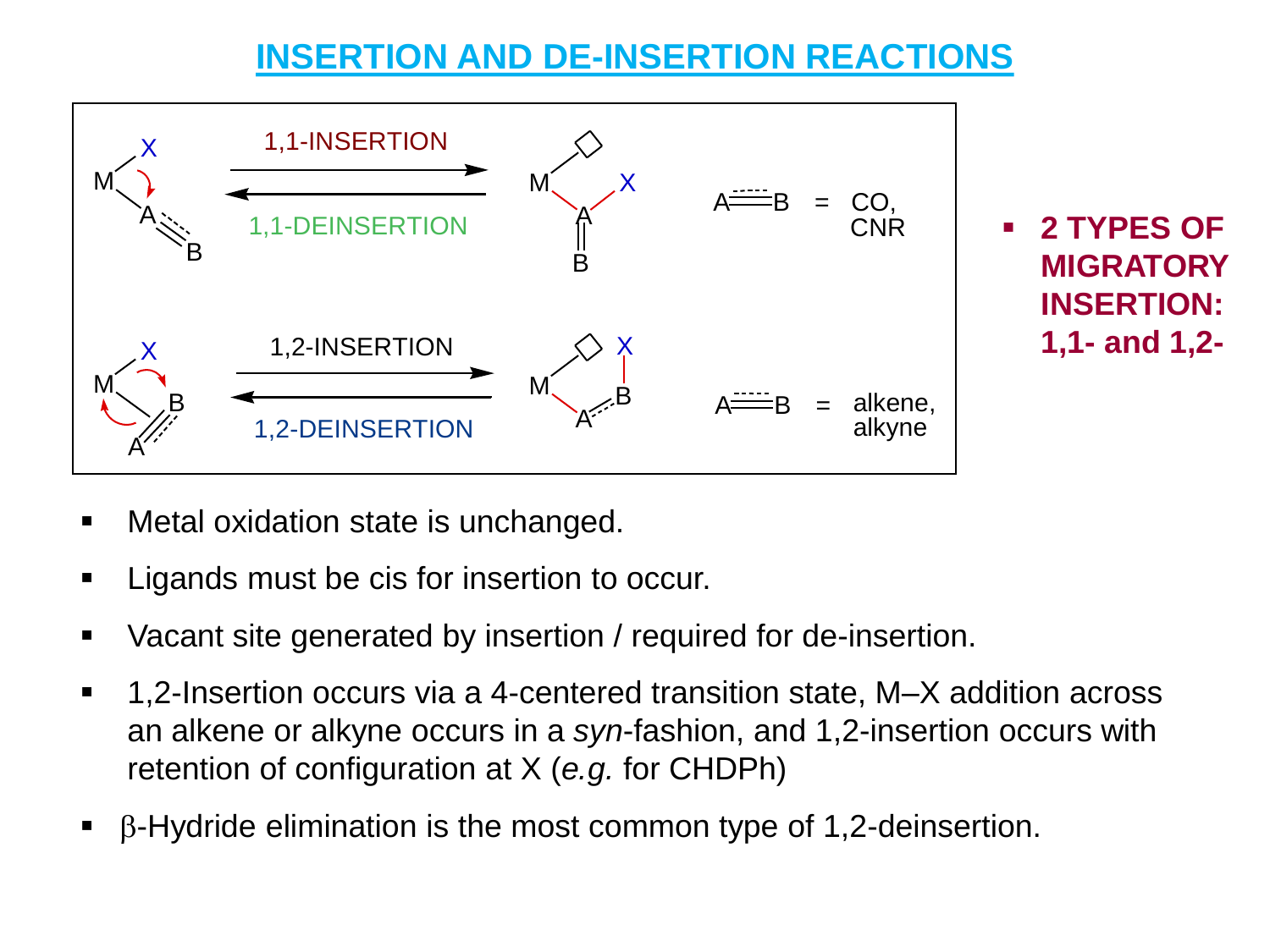#### **1,1-INSERTION – Possible Mechanisms**



■ Under at atmosphere of <sup>13</sup>CO → only one <sup>13</sup>CO in the product, which is *cis* to the COMe group  $\rightarrow$  rules out Mechanism 1.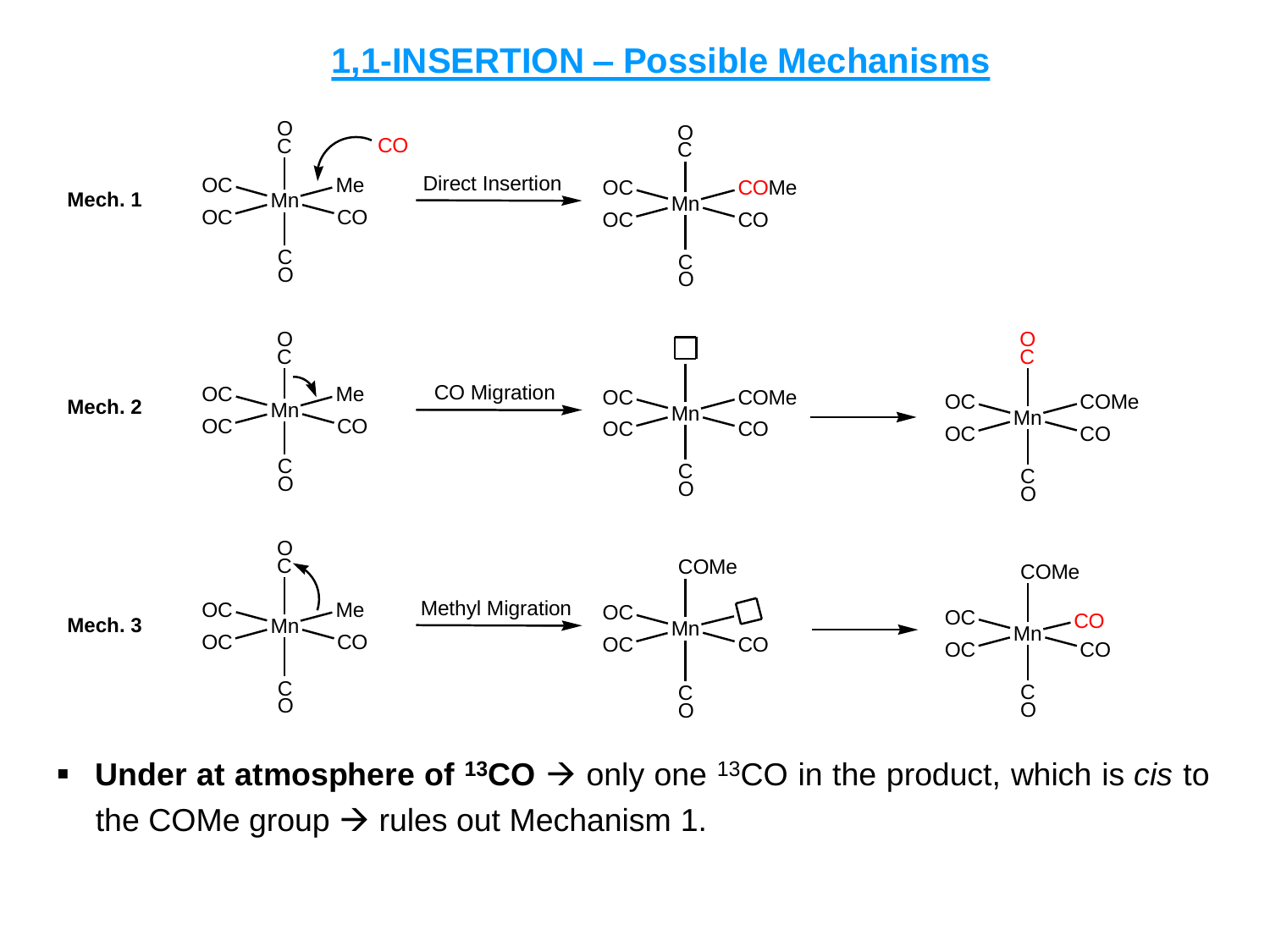## 1,1-INSERTION - Mechanism 2 or 3 ?



**Mechanism 2 (CO migration)** = 75%  $cis + 25$ % no  $^{13}CO$ Mechanism 3 (Me migration) =  $50\%$  cis +  $25\%$  trans +  $25\%$  no  $^{13}CO$  = observed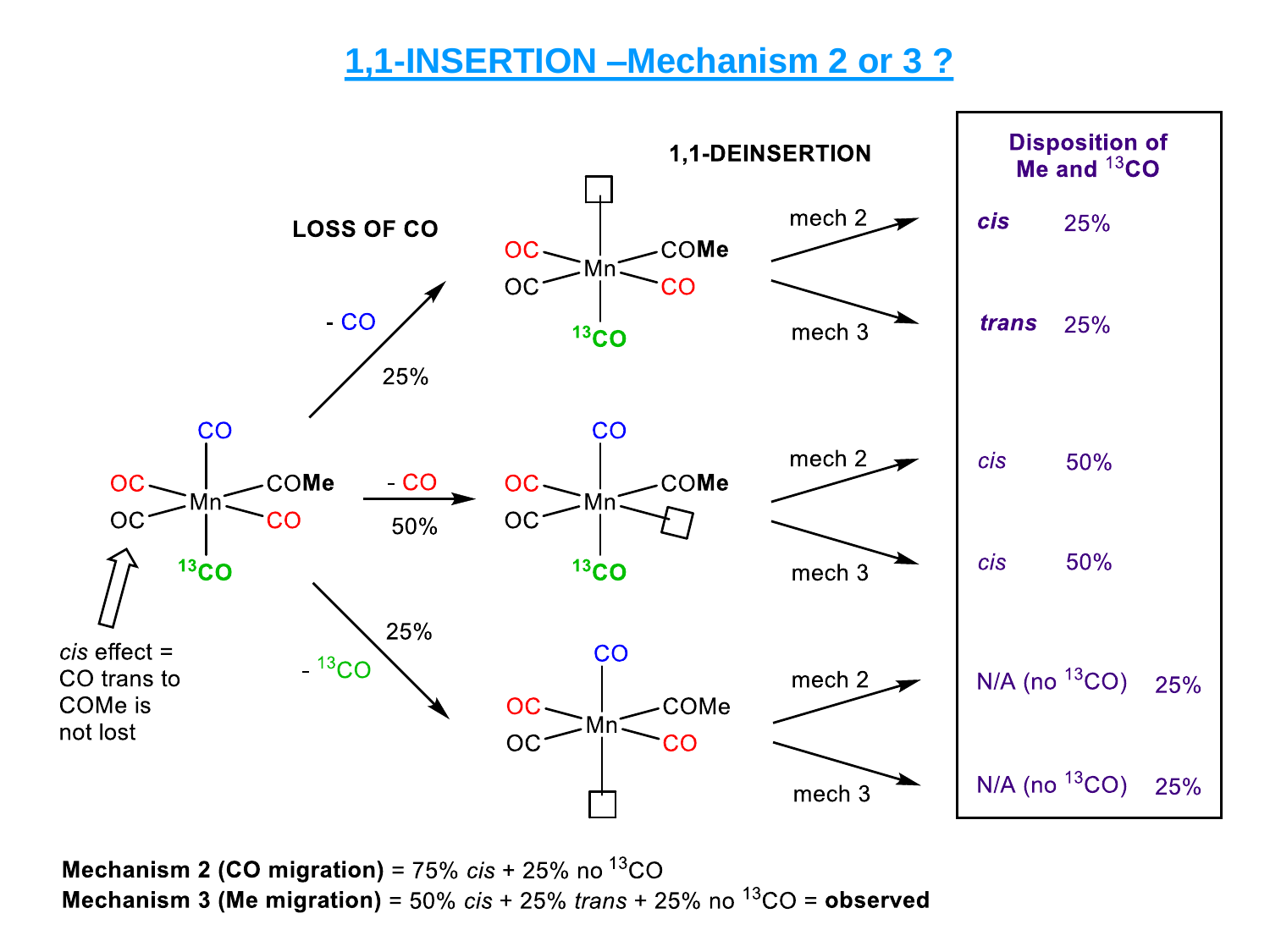## **Enhancing 1,1-INSERTION**

#### **1,1-insertion is accelerated by:**

- **Example 1 Steric bulk at the metal centrent**
- **EXECT** Less electron rich metals (less  $\pi$ -backdonation to CO or CNR)



**EXECUTE:** Lewis acids can increase the rate of 1,1-insertion by up to  $10^8$ 

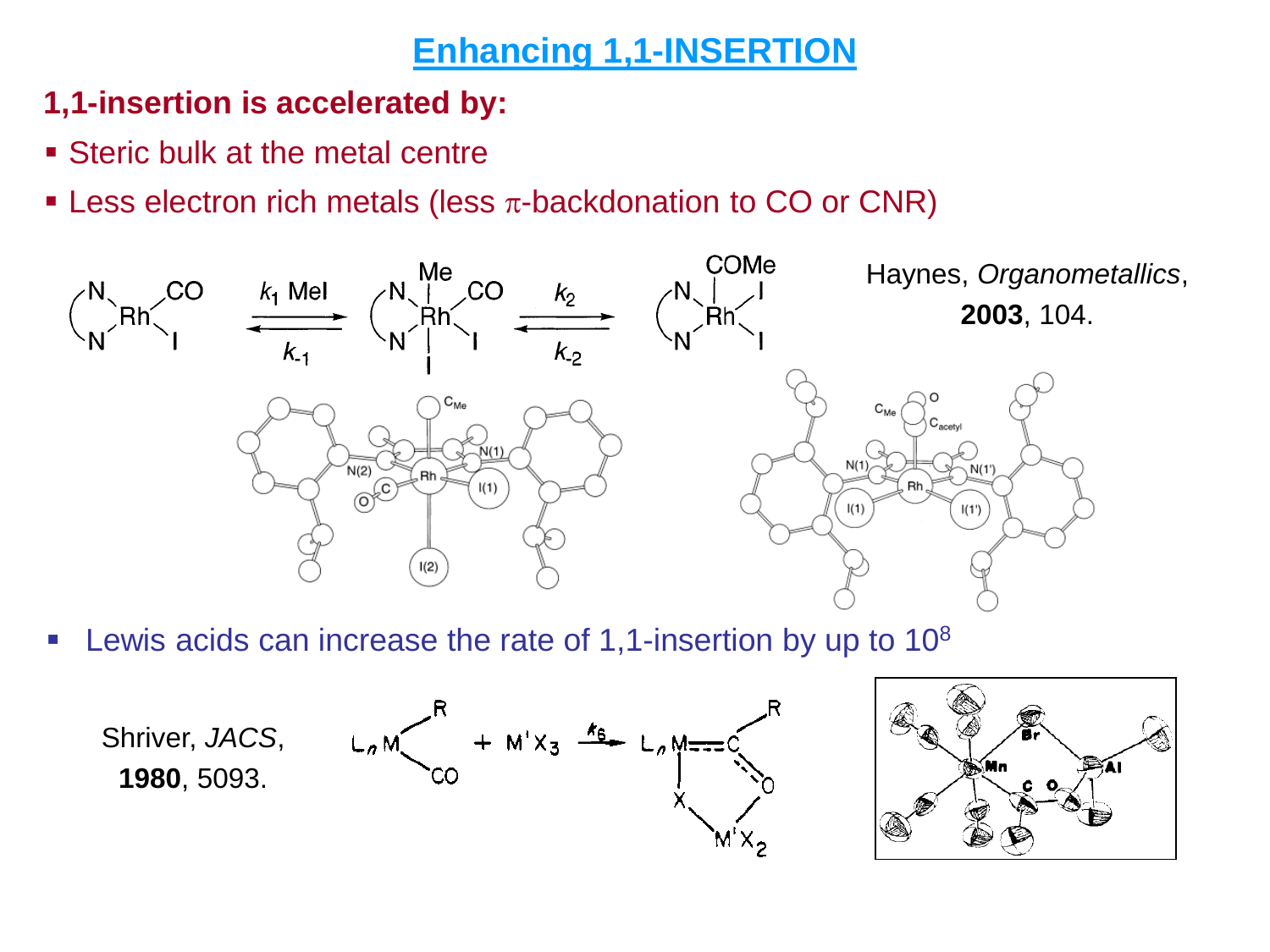# **1,1-INSERTIONS WITH CO: Multiple Ins. or 1,1-Ins. with M-H or M-CF<sup>3</sup>**

- Reason for insertion: M-COMe bonds are considerably stronger than M-Me
- For CO, only one insertion occurs.
- $\bullet$  (CO)<sub>5</sub>Mn(COCOMe) made by a diff. route readily eliminates CO.
- **Polymeric**  $L_xM(CO)_nR$  **is believed to be** unstable w.r.t. itself.
- **The same situation applies to M–CF**<sub>3</sub> bonds and M–H bonds  $\rightarrow$



For  $R = H$  or  $CF_3$ , even one insertion does not occur with CO unless M is an extremely Lewis acidic d<sup>o</sup> metal (Sc<sup>III</sup>, Y<sup>III</sup>, Ln<sup>III</sup>, Th<sup>IV</sup>).